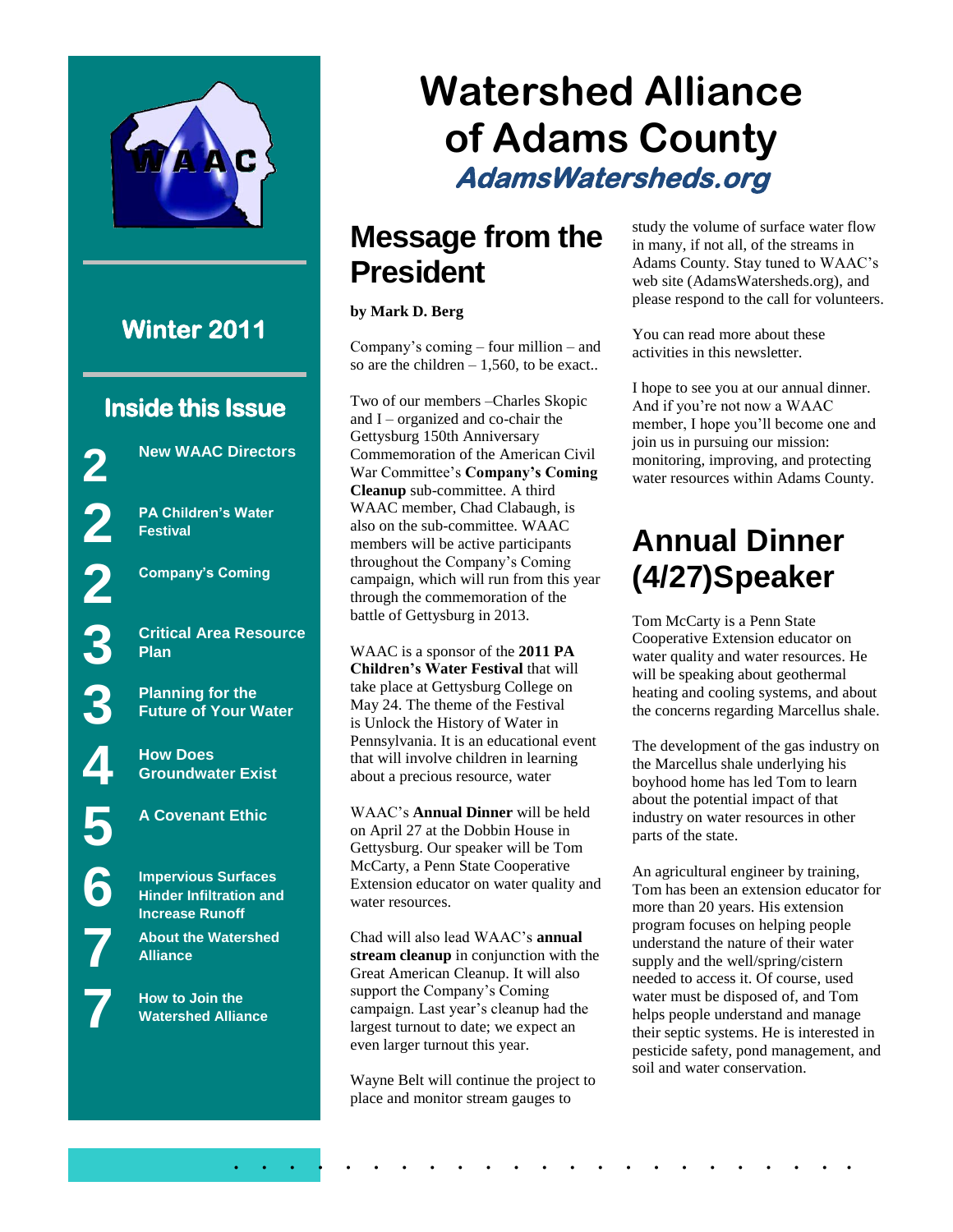### **New WAAC Directors**

#### **Sarah Kipp and Adam McClain**

Sarah and Adam were elected members of the Board at last year's annual dinner.

Sarah is the Land Conservation Coordinator at the Land Conservancy of Adam County. Originally from Ohio, she spent two years with AmeriCorps, majored in Environmental Studies at Oberlin College, and worked as a paralegal before earning a Master's Degree in City and Regional Planning from the University of Pennsylvania.

Adam, Vice President of WAAC**,** is the Watershed Specialist for the Adams County Conservation District, and a member of the Adams County Water Resources Advisory Committee. He has a degree in Wildlife and Fisheries Sciences from Pennsylvania State University, and worked for the National Park Service and the Cumberland County Conservation District.

#### **PA Children's Water Festival**

The 2011 PA Children's Water Festival is an educational event that will involve children in learning about a precious resource, water. WAAC is a sponsor.

1,650 fifth-graders from every school district in Adams County and the Hanover and South Western school districts will be coming.



By providing hands-on activities and lessons, the Festival will educate students from Adams and York counties in the Lower Susquehanna-Swatara Watershed about the importance of water and water conservation. They will learn about groundwater, surface water, watersheds, drinking water, and water quality.

The students will be divided into groups of 20-30, and each group will have a schedule of activities/times. In larger rooms and the activity hall, several groups may be combined. The classroom presentations, activities, and stage shows last 25 minutes for each class, with 5 minutes in between for class rotations. The Water Jamboree Activity Hall will run continuously with multiple activities.

*After previous Festivals, students wrote, "I liked making an aquifer out of ice cream…it was gross and fun"; "I'll turn off the water when I brush my teeth and pick up my dog's poop so it doesn't get into the water"; and "I've learned a lot about saving water and stopping it from getting dirty. It was really cool."*

*Teachers wrote, "I appreciated the hands-on activities and how everything at the festival reinforced learning. My kids and I loved it"; and "There are many issues, like runoff, that are applicable here. The only way to learn is through interactive events like this."*

A number of WAAC members have already volunteered to assist at the Festival, but many more will be

needed: altogether, 300 volunteers will serve as presenters, classroom guides, classroom assistants, registration volunteers, and logistics coordinators. For more information, contact Margaret Martens, Public Education Coordinator at the Water Systems Council, at 202-625-4387, or [mmartens@watersystemscouncil.org.](mailto:mmartens@watersystemscouncil.org)

To get an idea of what the Festival will be like, you can view a video of the 2010 festival on the web site [www.watersystemscouncil.org.](http://www.watersystemscouncil.org/) Click on the Festival logo on right side of the screen, and then click on the link at the top of the page to view the video.

#### **Company's Coming**

WAAC Board members Charles Skopic and Mark Berg were asked by the Gettysburg 150th Anniversary Commemoration of the American Civil War Committee to coordinate a Company's Coming campaign to clean up/fix up/enhance Gettysburg and the surrounding area to prepare for the expected one million additional visitors and the national attention that is expected in 2013.



The goal of Company's Coming is to create a positive atmosphere and longterm benefit for the residents of and visitors to Gettysburg and Adams County (four million visitors in 2013).

Cleanup projects may involve community spaces – parks, municipal facilities, school grounds, sidewalks, playing fields, parking lots, etc. – as well as streams and creeks, stream and creek banks, and riparian buffers that have been neglected, vandalized, or misused.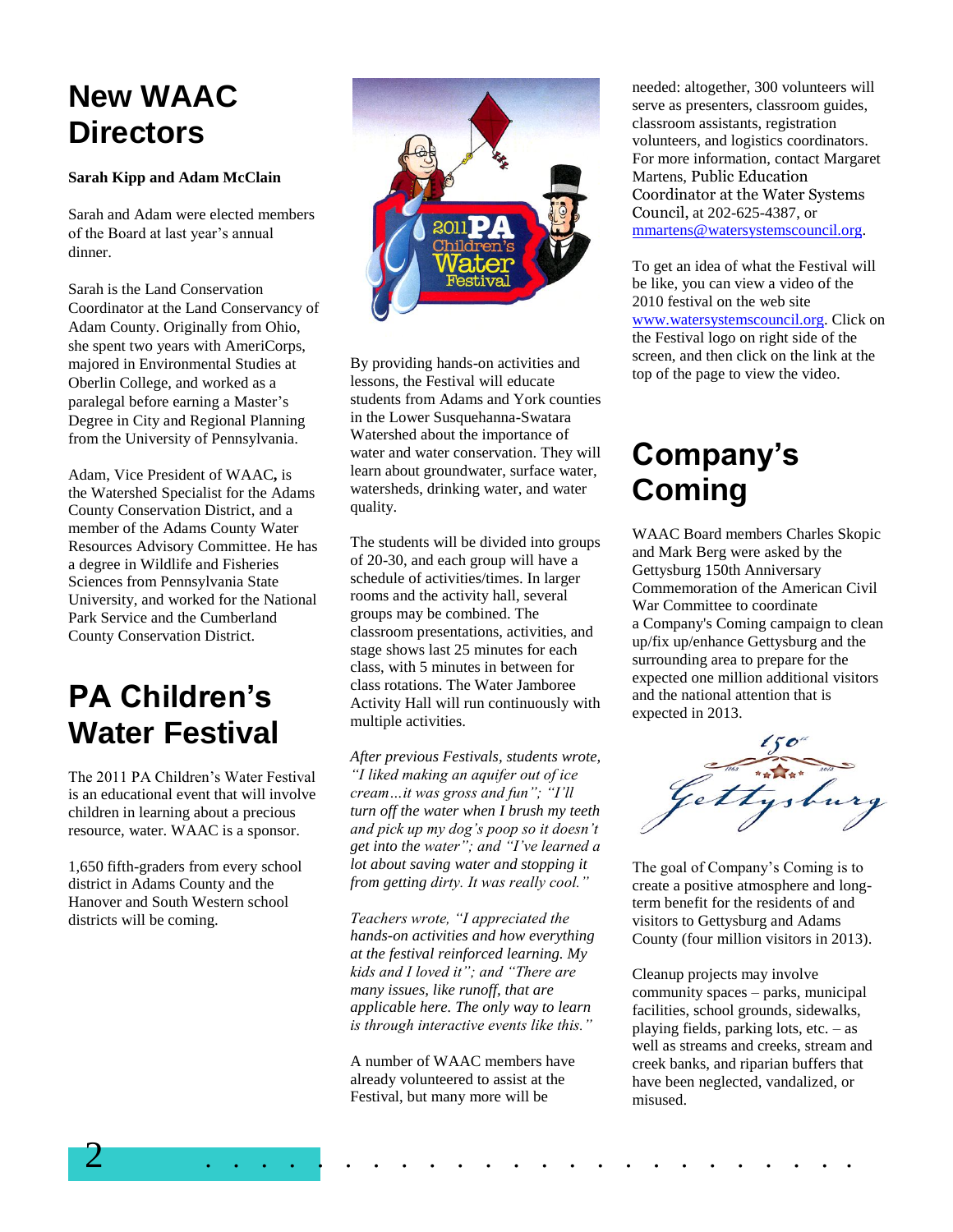#### **Critical Area Resource Plan**

A CARP, but not a fish.

In January, the Pennsylvania Department of Environmental Protection (DEP) designated three critical water-planning areas, providing local residents and organizations the opportunity to take a proactive approach to deciding how to use and protect these valuable resources,

"We're placing this designation on these watersheds because the existing or future demand on them exceeds or threatens to exceed their supply," DEP Secretary John Hanger said. "This action paves the way to develop locallydriven plans that will protect the water resource, and also protect the public, aquatic life and the environment."

The three designated planning areas include the combined Marsh Creek and Rock Creek watersheds in the Potomac River Basin, and Laurel Hill Creek and Back Creek in the Ohio River Basin.

The Statewide Water Resources Committee and the Potomac and Ohio regional water resources committees recommended designating these planning areas pursuant to Act 220 of 2002, the Water Resources Planning Act. The law established a Statewide Water Resources Committee and six regional committees that guided DEP in developing the first updated state water plan in 26 years, which DEP completed in 2009: "Clean, reliable ground water and surface water resources are critical for sustaining the environmental health of our natural resources, protecting the public's health and safety, and maintaining the economic vitality of the Commonwealth."

Adam McClain, Vice-President of WAAC and the Water Specialist for the Adams County Conservation District, is playing a key role on the local advisory committee that will develop a voluntary critical-area resource plan (yes, a CARP) for combined Marsh Creek and

Rock Creek watershed. The plan is intended to address the key problems identified in the watershed and will suggest voluntary measures and actions that prioritize resources to ensure an adequate supply of water in the future.

Specifically, the CARP will include identification of existing and future reasonable and beneficial uses; a water availability evaluation, including a quantitative assessment of the available water resources and their relationship to the existing and future reasonable and beneficial uses; identification of the quantity of water available for new or increased uses of water in the foreseeable future and an identification of quantities required for future water uses associated with planned projects or developments; an assessment of water quality issues that have a direct and substantial effect on water resource availability; consideration of stormwater and floodplain management within the critical water planning area and their impacts on water quality and quantity; identification of existing and potential adverse impacts on uses or conflicts among users or areas of the critical water planning area and identification of alternatives for avoiding or resolving such conflicts; and identification of practicable supply-side and demandside alternatives for assuring an adequate supply of water to satisfy existing and future reasonable and beneficial uses.

For more information, read the following article.

### **Planning the Future of Your Water**

*The following article by Dr. Heidi Moltz first appeared in WAAC's monthly column in* The Gettysburg Times*.*

*Dr. Moltz is a Senior Water Resources Scientist at the Interstate Commission on the Potomac River Basin (ICPRB). She is the ICPRB project manager for* 

*the Marsh and Rock Creek Critical Area Resource Plan project.*



Marsh and Rock Creek watersheds, together a crucial source of water for much of Adams County, was designated a Critical Water Planning Area by the Pennsylvania Department of Environmental Protection (DEP) in January. The action was taken after an assessment found that, under some conditions, demand for water in these watersheds can exceed streamflow volume. The existing interest by governments and citizens as well as the availability of funding were additional factors in the selection.

Designation of the watersheds initiates a process to develop a non-regulatory management plan for the area's water resources, called a Critical Area Resource Plan. The public will participate in planning for the future of water resources in these watersheds.

The designated watersheds extend west past Orrtanna, north almost to Arendtsville, east to Bonneauville, south to the Maryland border, and have in their center the Borough of Gettysburg. The creeks converge in Maryland to form the Monocacy River,

*Continued on the next page.*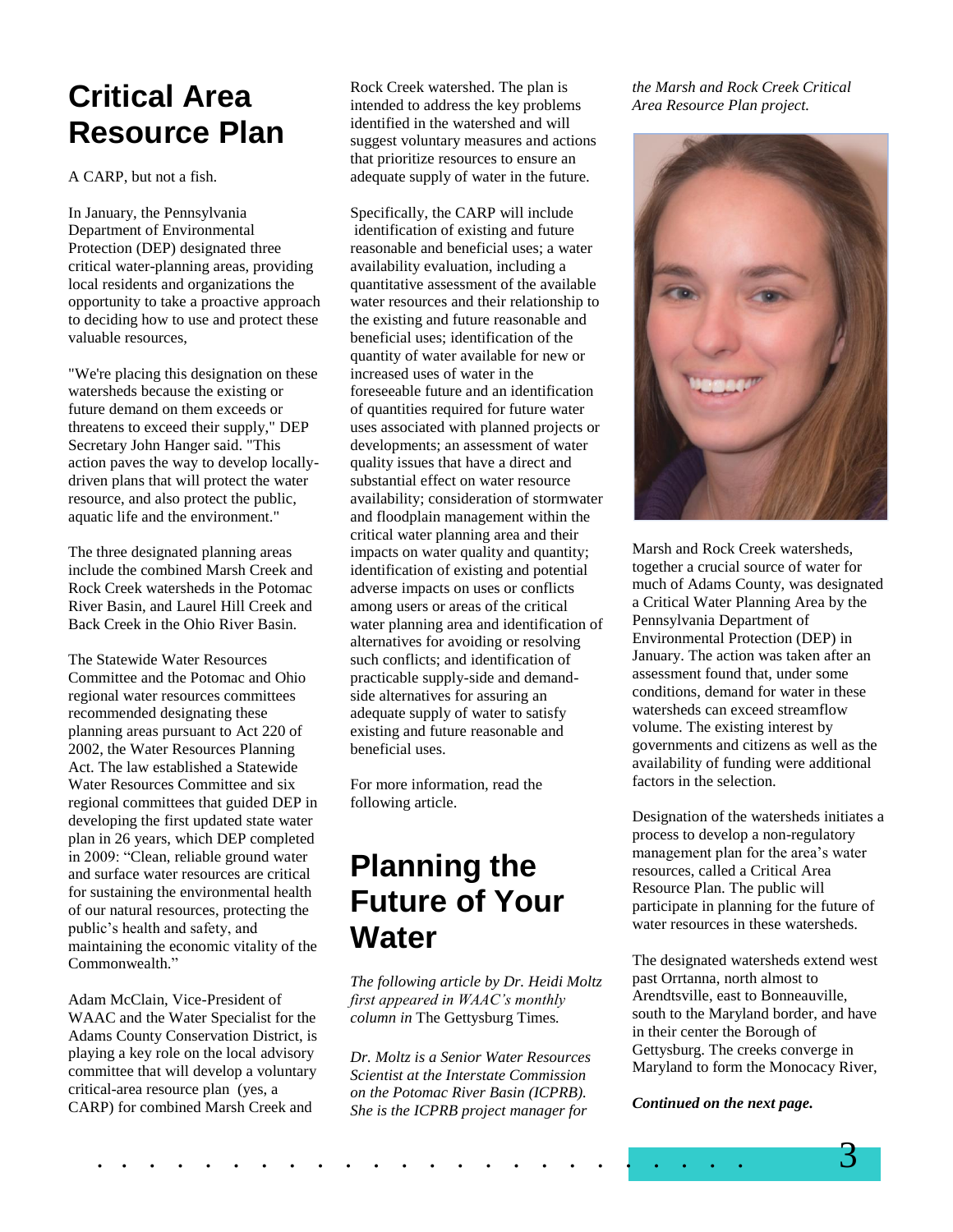#### *Planning the Future of Your Water continued from previous page.*

a tributary to the Potomac River. Protection of this interstate resource affects not only Adams County residents but downstream residents as well. As the region's population continues to grow, the potential for water use conflicts is expected to worsen if there is not careful planning.

The Marsh and Rock Creeks plan, scheduled for completion in 2012, is being led by a local advisory group and the Potomac Regional Committee, formed as part of the recently completed state water planning process. The Interstate Commission on the Potomac River Basin (ICPRB), with DEP guidance, is facilitating the planning. Technical assistance is being provided by the United States Geological Survey and the Adams County Conservation District. Planning and preliminary discussions were begun in 2008 by the

Adams County Commissioners, who subsequently formed a Water Resources Advisory Committee. This latest effort, funded by DEP and ICPRB, is a positive outgrowth of that action.

The watersheds' major issues include streams and wells going dry, and degradation of water quality, which pose threats to the myriad uses of the resource. After a scientific characterization of the water resources issues, recommendations for solving the problems will be developed. Implementation of the recommendations is voluntary; however, by involving a diverse group of local participants, the project will find solutions that are implementable and practical.

To this end, the local advisory group was recently formed. Charles Bennett, Manager of Environmental Affairs for Knouse Foods, was elected to be chair of this committee. Committee membership is comprised of a wide range of participants with many interests: concerned citizens, municipalities, utilities, state and local government, major water users,

environmental organizations, educators, and the agricultural community.

Committee meetings are open to the public and participation is encouraged! Broad involvement with this project will ensure the availability of adequate and clean water now and in the future.

For more information contact Heidi Moltz at ICPRB (hmoltz@icprb.org, 301.274.8116), or visit [www.pawaterplan.dep.state.pa.us.](http://www.pawaterplan.dep.state.pa.us/)

#### **How Does Groundwater Exist?**

*The following article by Adam McClain first appeared in WAAC's monthly column in* The Gettysburg Times*.*

*Adam McClain is the Watershed Specialist for the Adams County Conservation District and Vice President of WAAC.*

Groundwater is a term that is often misunderstood. A question that I often get asked is if groundwater exists in Adams County as an underground lake or reservoir. The short answer has always been No. The only places that groundwater usually exist are in limestone areas where the water table fills portions of caverns or caves and sometimes old mines. A good example is Penn's Cave in Centre County.

In Adams County groundwater is simply water that is found beneath the ground in soil pores and rock fractures. The point where all of the soil pores and rock fractures are completely saturated is considered the water table. So how does the water get into your well? Water moves from the rock fractures into your well. Winter is a good time to visualize how water moves through rock fractures. Have you ever been driving along a steep rock cliff and see ice hanging off the rocks? What you are seeing is water seeping out of the rock fractures, the same way it seeps into

your well. Keep in mind that the water yields that these fractures produce are influenced by how much water infiltrates into the ground.

Starting in May until the end of October, the water table is gradually dropping. Less water becomes groundwater due to less rain, more plant growth utilizing the rain water, and evaporation caused by heat. From about November to May, the water table is able to recharge and you will see a gradual decrease in the distance from the surface to the water table.

As we all know, managing groundwater in Adams County is very important. Over 90% of the residents in Adams County rely on groundwater as their source of drinking water, either through an on-lot system or a public water supplier. Over the next two years, the Adams County Conservation District will be monitoring 14 wells in the Rock and Marsh Creek watersheds as part of a water management plan. Each month a depth to water measurement will be taken which is the distance from the surface to the water table.

The data collected from these 14 sites will be uploaded onto the U.S. Geological Survey's website. The additional 14 sites will give us a total of 16 areas in Adams County where we know the depth to the water table. The two other sites are in Carroll Valley and Lake Meade. Currently there are three measurements for each of the sites used in the Rock and Marsh Creek water management plan and years of data for the Carroll Valley and Lake Meade sites. Each month an additional measurement will be added and you will be able to see how the water table fluctuates throughout the year in those areas. To see if locations near you, visit [http://groundwaterwatch.usgs.gov/count](http://groundwaterwatch.usgs.gov/countymaps/PA_001.html) [ymaps/PA\\_001.html.](http://groundwaterwatch.usgs.gov/countymaps/PA_001.html)

Once the Rock and Marsh Creek well monitoring is underway, the Adams County Water Resources Advisory Committee will be setting up a countywide monitoring program. For more information, contact Adam McClain at [amcclain@adamscounty.us.](mailto:amcclain@adamscounty.us)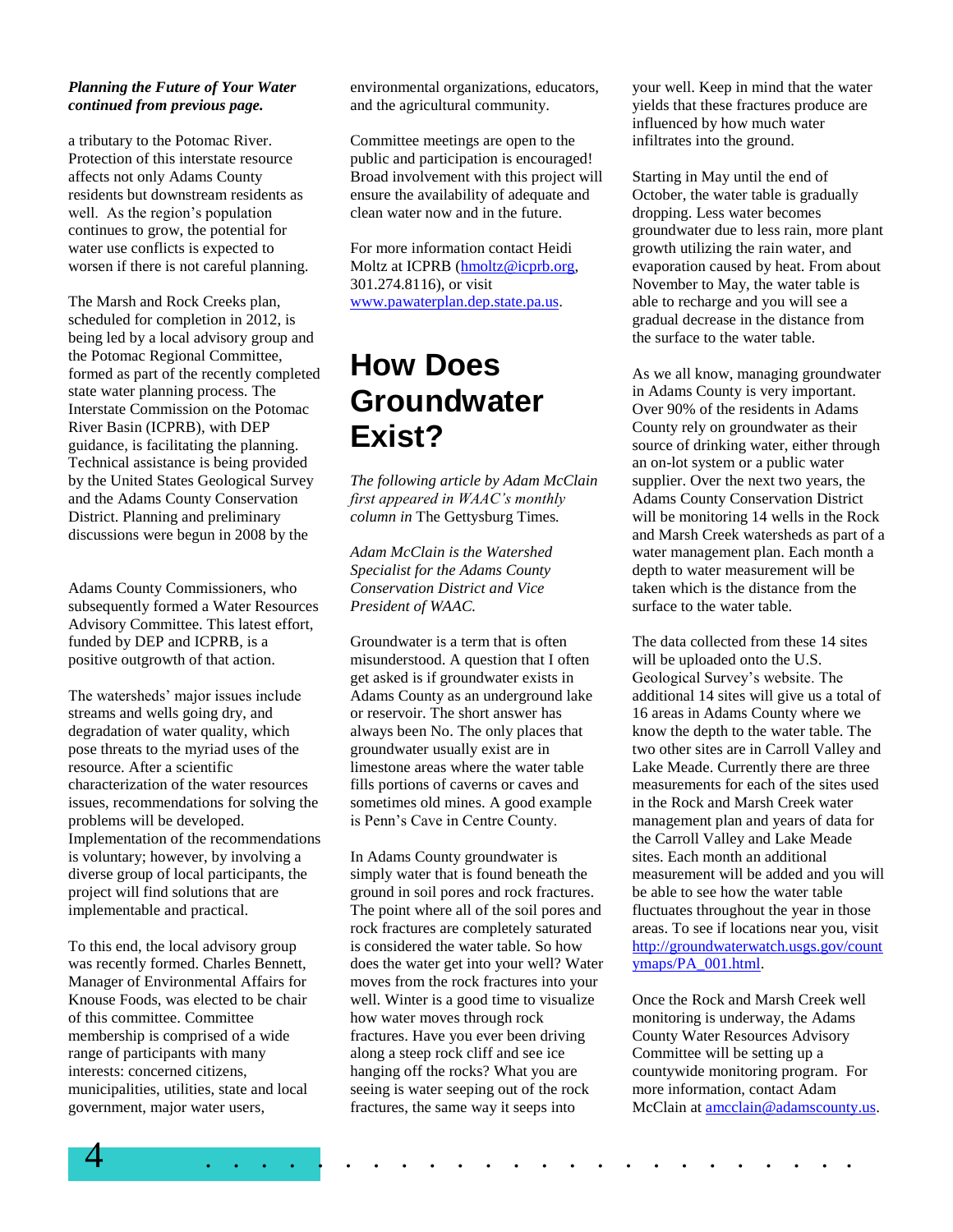#### **A Covenantal Ethic**

*The following article appeared in the November 2010 issue of* Bay Bound*, a publication of the Chesapeake Bay Foundation.*

*Rabbi Nina Beth Cardin is the Program Chair of the Chesapeake Covenant Community and Executive Director of the Baltimore Tree Trust.*

*"The Earth is not ours to keep; it is ours to use and pass on, no worse for the wear."*

There is a brook near my home  $-\alpha$ fresh, cool, babbling brook that I visit every now and then. It runs along a private road at the base of a densely wooded, steeply rising hill that was dismissed by builders as too inhospitable to develop. You can stand where the brook slips northward under the road and comes out the other side, and hear it fall and tumble and gurgle



Rabbi Nina Beth Cardin reminds us to honor the rights of our natural surroundings, like this brook near her Baltimore home. *Photo courtesy of Rabbi Cardin*

Amazingly, about 1,000 feet away from this natural watercourse runs the manmade river of asphalt called I-695. But you would never know it by just

standing there. The thick woods and undulating land buffer the brook from the sounds and vitality of the interstate. This stunning juxtaposition of nature and civilization continually awes, and worries, me.

For while the interstate is well protected, with rights that prevent it from being degraded, built upon or otherwise manhandled by private concerns, I can't say the same for the brook. I began to wonder, then, about the rights claimed by civilization and the rights due this brook.

Until recently, humankind has operated under the ethic of minimal restraint, believing we have the right to do with the world's resources as we wish. "A person has as his substantive end the right of putting his will into any and every thing and thereby making it his, because it … derives its destiny and soul from his will."\* Land, trees, water, air, all are at our disposal to pave, cut, divert, and trash as we desire.

But we now know that such an ethic is both unwise and wrong. Unwise because with it we are destroying the very matter that keeps us alive; and wrong because we have no right to swallow up 4.5 billion years of hardwon evolutionary wisdom in one blazing display of gluttony, ignorance, or indifference. The Earth is not ours to keep; it is ours to use and pass on, no worse for the wear. And where possible, even improved.

We know now that we need a new ethic to protect both the well being of the earth and our human occupancy upon it. This new ethic calls for nature to be afforded rights of its own. Just as corporations have been granted the legal rights of persons, so now should nature.

While this may seem like an extraordinary leap in the historical expansion of rights, in fact such a "land ethic" is rooted in one of our most ancient cultures. For 2,500 years, the Bible has spoken of the rights of the land and the obligation of people to treat it well. The land must: be given rest every seven years (Leviticus 25); be

treated well so that it in turn will treat its people well (Leviticus 26); be seen as belonging to no one generation or no one owner but rather as a temporary trust that eventually reverts back to the tribal commons. In short, the land must be seen as a partner alongside humanity in this grand covenantal experience called Creation.

The entitlement ethic has failed us. This covenantal ethic promises us a healthier, safer, and just world. It is time.

\*Hegel's Philosophy of Right, as quoted in *Should Trees Have Standing: Toward Legal Rights for Natural Objects*. Christopher D. Stone. Los Altos, California: William Kaufmann, Inc. 1974

#### **Stream Gauge Workshop**



Taking measurements of Marsh Creek

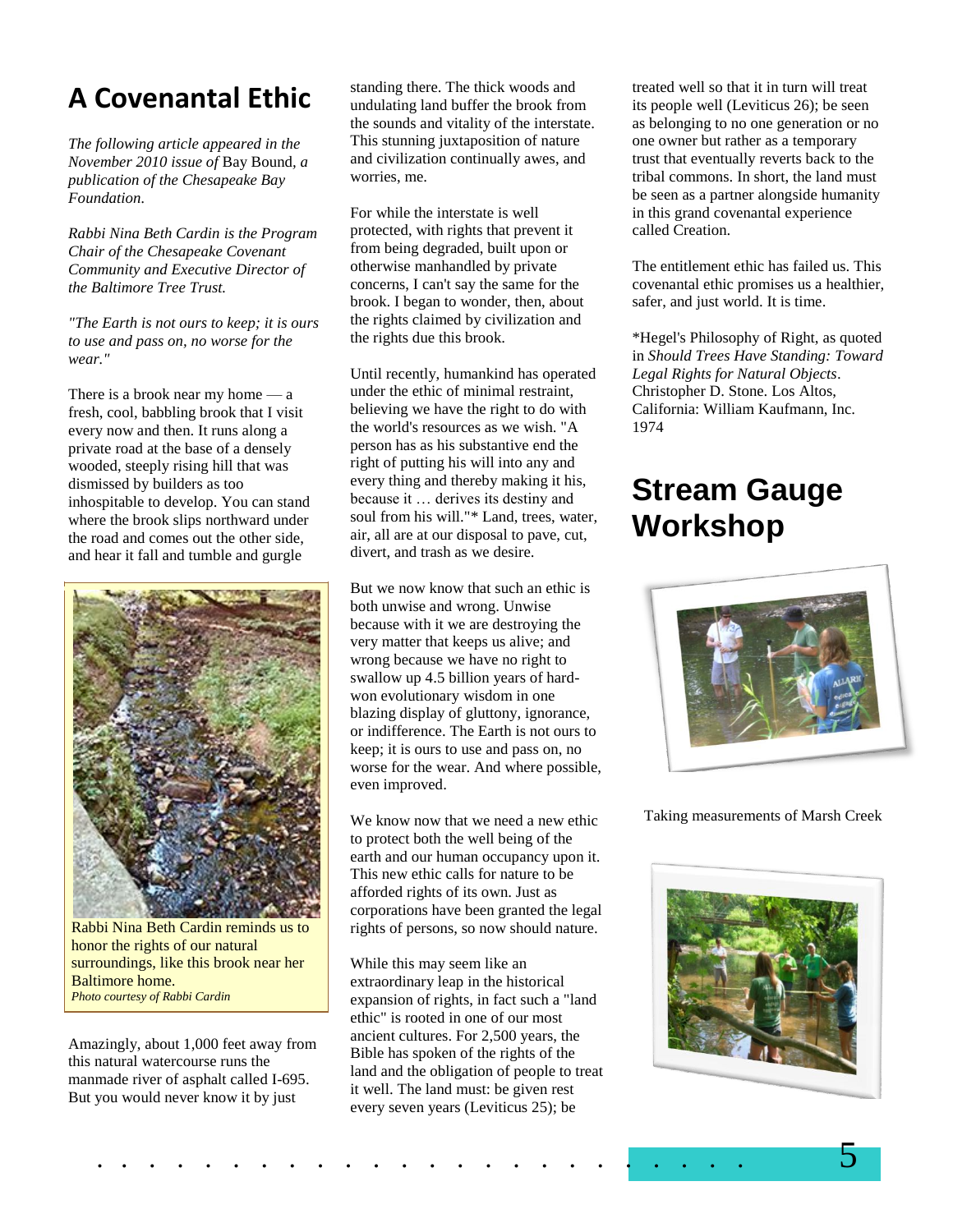### **Impervious Surfaces Hinder Infiltration and Increase Runoff**

**What is an Impervious Surface?**

Impervious surfaces are surfaces that do not allow water to infiltrate the soil. They include rooftops and asphalt or concrete roads, parking lots and sidewalks. If these surfaces stood alone in a sea of porous soil and vegetation, they probably wouldn't cause many problems; instead they are usually connected to one another. Rooftops drain onto driveways, sidewalks and parking lots that connect to a network of paved streets. During rain storms or periods of snow melt, these surfaces channel water down our city streets, into storm drains, and eventually into our creeks and lakes.

#### **What harm is done?**

In a completely natural setting, streams come to equilibrium with their environment. Water from storm events erodes some parts of the channel, while depositing sediments in others. Groundwater slowly enters the stream from the surrounding watershed long after storms have past, acting as a constant resupplier.

Urban streams fill more quickly (since water can run off of pavement quickly) and with more water than their natural counterparts. All of this water causes greater stream channel erosion and less of this material is redeposited in the channel before washing into a larger river or lake. Since less water infiltrates the soil in urbanized watersheds, less is available to recharge streams during dry seasons.

Researchers have measured declines in stream health for disturbances of as little as 3% of a watershed. When 10% of a watershed is paved, stream habitat is in deep trouble. When 20% of a watershed is paved, many streams can no longer sustain fish populations.

Even with a mere 10% of a watershed covered with impervious surfaces, the resulting increase in stream volume from corresponding run-off can have numerous impacts.

- 1. Increased floods and flood peaks, leading to stream straightening and streambed erosion;
- 2. Increased erosion, leading to loss of trees and vegetation along the banks (at 8% - 10% impervious surface coverage, streams double in the size of the bed due to the increased volume);
- 3. Increased pollutant loads;
- 4. Increased shell fish diseases and beach closures;
- 5. Increase in stream temperature which messes up lots of biological processes;
- 6. Increased bacteria, often as a direct of a high density of household pets;
- 7. Decreased high water flow;
- 8. Decreased pooling;
- 9. Decreased woody debris, a crucial habitat element for aquatic insects;
- 10. Decrease in substrate quality;
- 11. Decreased fish passage during dry weather flow periods due to the enlarged stream bed; and
- 12. Decrease in insect fish and fish diversity. At 12% imperviousness, trout and other sensitive species can no longer survive in the stream.



**STREAM DEGRADATION** 

*Stylized relationship between imperviousness and receiving stream impact*

6 . . . . . . . . . . . . . . . . . . . . . . . .

### **2010 Stream Cleanup**



*Above: Charles Skopic and Dr. William Steinour with some of the trash they pulled from the stream.*

*Below: The volunteers with the truckloads of trash they collected.*



On Saturday, June 19, as part of the Great American Cleanup, the Watershed Alliance coordinated an effort to clean up a portion of Toms Creek which flows through Carroll Valley. The purpose of a cleanup is to improve the health of a stream's ecology and increase the physical beauty of this natural asset by removing trash and debris from the stream.

Local volunteers, employees of C.S. Davidson, Inc., and members of the Watershed Alliance took part in the cleanup.

WAAC will again coordinate a stream cleanup in 2011.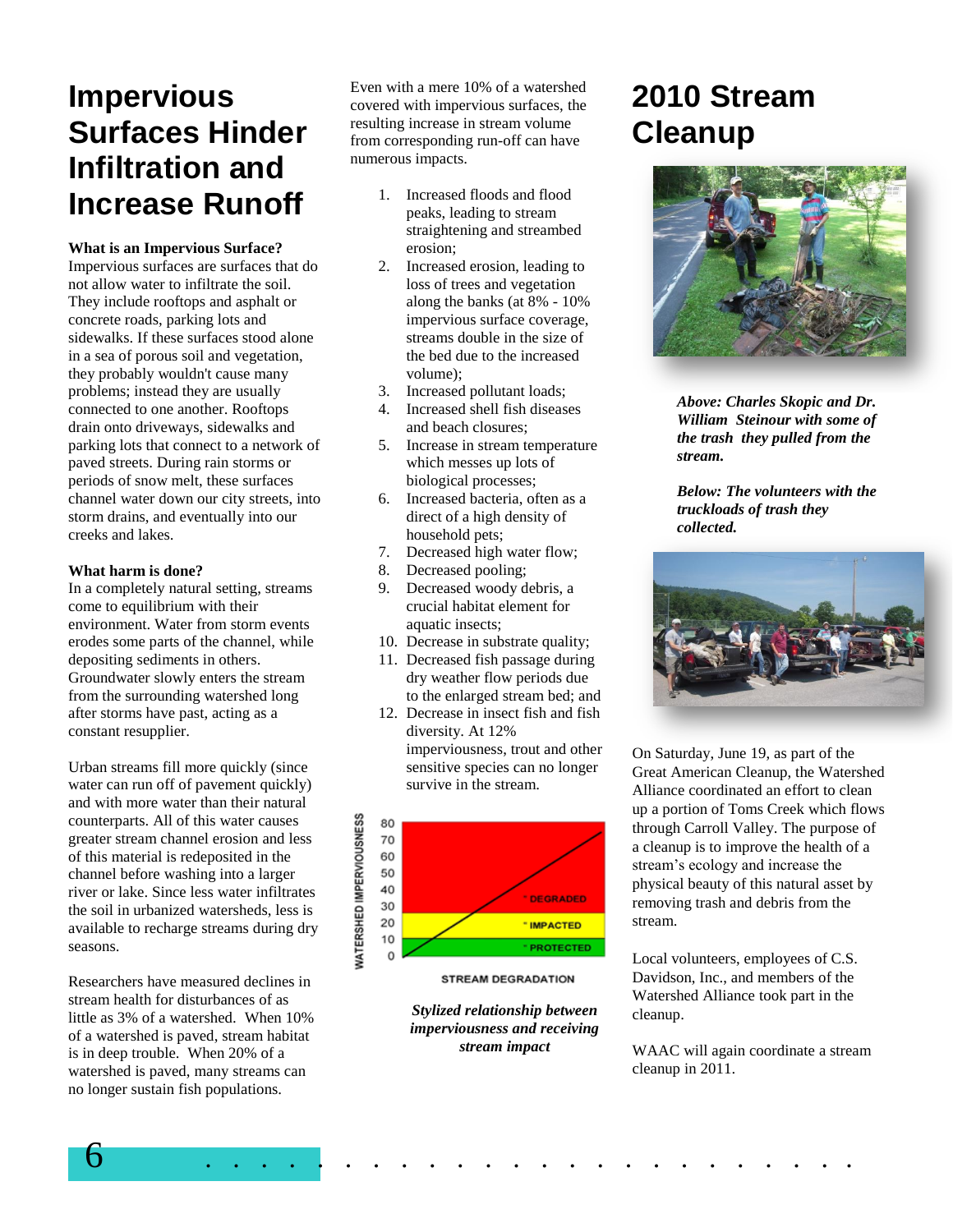# **Adams County Water Facts**

Adams County has over 1,300 miles of streams. But Adams is the only county in Pennsylvania into which virtually no water flows; every stream in Adams County originates within the county. We are the headwaters for the Chesapeake Bay. Our water starts here!

Of course, water is important to you only if you drink water ... or cook with water ... or wash with it ... or need it for sanitation. That is to say, all of us. We take the availability of clean water for granted ... most if the time. And here in Adams County, it usually is. All the water we have is what falls from the sky and recharges our groundwater. Let's make sure we use it wisely.

# **Pennsylvania and the Bay**

The Susquehanna, which drains half of Pennsylvania, pumps in 40% of the Chesapeake Bay's nitrogen, largely from agriculture, and a gusher of its two other major pollutants - natural sediment and phosphorus from fertilizers and detergents - abetting the decline of the Chesapeake's celebrated fishing industry. "As goes Pennsylvania," says J. Charles Fox, the EPA's senior Chesapeake adviser, "so goes the Bay."



*The Chesapeak Bay Watershed*

# **About the Watershed Alliance**

The mission of the Watershed Alliance isto monitor, improve, and protect water resources within Adams County.

WAAC is a member-based, nonprofit organization whose goals are to

- Help residents better understand the complex watershed issues affecting Adams County;
- Encourage sound water management and land use practices that will promote a sustainable watershed resource;
- Support a county-wide water monitoring program and data base to use for evaluating water resources;
- Identify and carry out watershed improvement projects; and
- Maintain the viability and sustainability of the Watershed Alliance of Adams.



*In 2008, WAAC received the Peacemaker of the Year Award from the Interfaith Center for Peace and Justice.*

### **How to Join the Watershed Alliance**

**Not yet a WAAC member? Join us now!**

#### **Membership Application**

WAAC is a 501(c)3 organization under the rules of the IRS. Membership dues are tax-deductible to the extent of the law.

#### **Membership Benefits**

- Members' Newsletter
- Member events and field trips
- Satisfaction of protecting water resources
- Joy of community service

#### **Annual Dues**

- Individual \_\_\_\_\_\_ \$20
- Family  $$30$
- Protector \_\_\_\_\_\_\_ \$50
- Guardian  $$100$
- Conservator \$250
- Steward  $$500$
- Life Member \_\_\_\_\_\_ \$1,000

| Name          |              |
|---------------|--------------|
|               |              |
|               |              |
|               |              |
|               | Phone Number |
| Email _______ |              |

Thank you!

Please mail your check to:

**Watershed Alliance of Adams County P.O. Box 4329 Gettysburg, PA 17325**